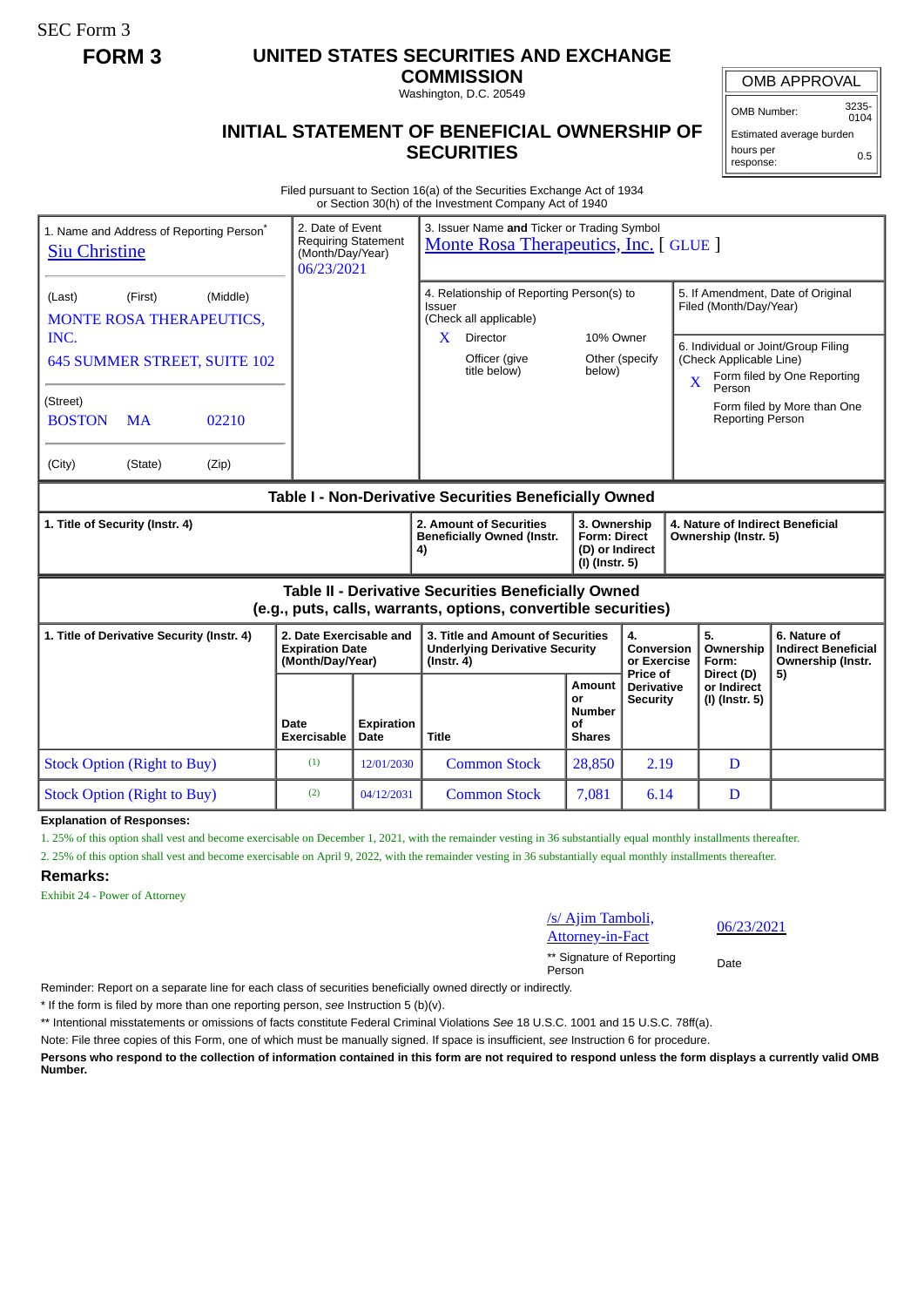#### LIMITED POWER OF ATTORNEY

 The undersigned hereby constitutes and appoints each of Markus Warmuth and Ajim Tamboli, signing singly, and with full power of substitution, the undersigned's true and lawful attorney-in-fact to:

 (1) execute for and on behalf of the undersigned, in the undersigned's capacity as officer and/or director of Monte Rosa Therapeutics, Inc. (the "Company"), from time to time the following U.S. Securities and Exchange Commission ("SEC") forms: (i) Form ID, including any attached documents, to effect the assignment of codes to the undersigned to be used in the transmission of information to the SEC using the EDGAR System; (ii) Form 3, Initial Statement of Beneficial Ownership of Securities, including any attached documents; (iii) Form 4, Statement of Changes in Beneficial Ownership of Securities, including any attached documents; (iv) Form 5, Annual Statement of Beneficial Ownership of Securities in accordance with Section 16(a) of the Securities Exchange Act of 1934, as amended, and the rules thereunder, including any attached documents; (v) Schedules 13D and 13G; and (vi) amendments of each thereof, in accordance with the Securities Exchange Act of 1934, as amended, and the rules thereunder, including any attached documents;

 (2) do and perform any and all acts for and on behalf of the undersigned which may be necessary or desirable to complete and execute any such Form 3, 4 or 5, Schedule 13D or 13G, or any amendment(s) thereto and timely file such form(s) with the SEC and any securities exchange, national association or similar authority; and

 (3) take any other action of any type whatsoever in connection with the foregoing which, in the opinion of such attorney-in-fact, may be of benefit to, in the best interest of, or legally required by, the undersigned, it being understood that the documents executed by such attorney-in-fact on behalf of the undersigned pursuant to this Power of Attorney shall be in such form and shall contain such terms and conditions as such attorney-in-fact may approve in such attorney-in-fact's discretion.

 The undersigned hereby grants to each such attorney-in-fact, acting singly, full power and authority to do and perform any and every act and thing whatsoever requisite, necessary or proper to be done in the exercise of any of the rights and powers herein granted, as fully to all intents and purposes as the undersigned might or could do if personally present, with full power of substitution or revocation, hereby ratifying and confirming all that such attorney-in-fact, or such attorney-in-fact's substitute or substitutes, shall lawfully do or cause to be done by virtue of this power of attorney and the rights and powers herein granted. The undersigned acknowledges that the foregoing attorneys-in-fact, in serving in such capacity at the request of the undersigned, are not assuming, nor is the Company assuming, any of the undersigned's responsibilities to comply with Section 16 or Regulation 13D-G of the Securities Exchange Act of 1934, as amended. The undersigned hereby agrees to indemnify the attorneys-in-fact and the Company from and against any demand, damage, loss, cost or expense arising from any false or misleading information provided by the undersigned to the attorneys-in-fact.

 This Power of Attorney shall remain in full force and effect until the undersigned is no longer required to file such forms with respect to the undersigned's holdings of and transactions in securities issued by the Company, unless earlier revoked by the undersigned in a signed writing delivered to the foregoing attorneys-in-fact. This Power of Attorney supersedes any prior power of attorney in connection with the undersigned's capacity as an officer and/or director of the Company. This Power of Attorney shall expire as to any individual attorney-in-fact if such attorney-in-fact ceases to be an employee of the Company.

 IN WITNESS WHEREOF, the undersigned has caused this Power of Attorney to be executed as of June 23, 2021.

> /s/ Christine Siu -------------------------------- Signature

> Christine Siu --------------------------------